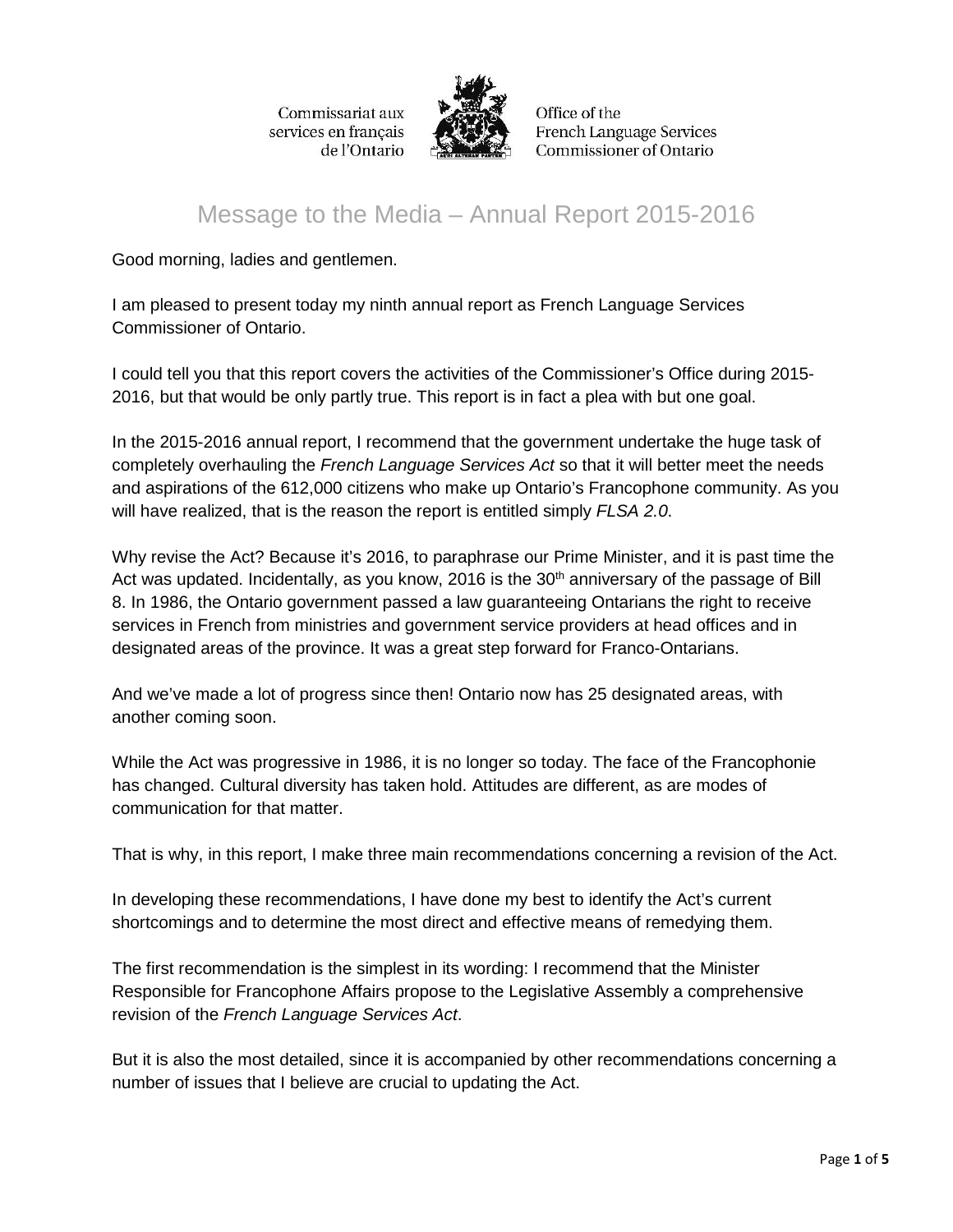

Office of the **French Language Services** Commissioner of Ontario

## Message to the Media – Annual Report 2015-2016

I will not recite chapter and verse here: there are 16 recommendations on 16 different issues. They are all important, in my view, but I will mention only a few of them.

There are two concepts that I would like to see in the amended Act. First, the Inclusive Definition of Francophone, or IDF. It is not always used systemically by all government ministries and agencies as a common or uniform yardstick for counting the number of Francophones in Ontario. A revision of the Act might resolve this consistency problem, and it would probably also encourage the Ontario government to try to persuade the federal government to add the IDF to the list of basic variables for ordering statistical data. Such a change would also be beneficial on other levels, including the integration of newcomers. Including the IDF in the Act would confirm the presence of a diverse community recognized by lawmakers.

I would also like the Act to contain an obligation requiring government ministries and agencies to actively offer services in French. I will stop there, but you can see that we are very focused in our ideas, since, after all, we published a special report on active offer specifically on this issue, which I consider absolutely essential.

Two large pieces of these issues that are by no means secondary but which I combine under the heading "revision of the Act", are government agencies and designation of areas.

Like the Act itself, the definition of government agency was developed 30 years ago. We should now take advantage of a revision of the Act to update the definition and ensure that it reflects today's reality and has no loopholes. A number of transformations have altered the means by which government services are delivered: not only delegation and devolution to so-called arm'slength bodies, but also transfer of responsibilities to agencies mandated by government ministries to provide programs and services that used to be delivered by the province. In view of these changes, the definition of government agency, particularly the part concerning the number of board members appointed by the government, is outdated.

Every year, the Commissioner's Office receives an average of 25 to 30 complaints that fall into the "Other" category. These complaints are difficult to classify, because they are associated with agencies created or mandated by ministries to deliver programs and services that, in responsibility transfer cases, used to be provided by the province. These so-called arm's-length agencies are not subject to the obligations in the Act. This legal gap should be eliminated so that Francophone citizens have equitable access to French-language services.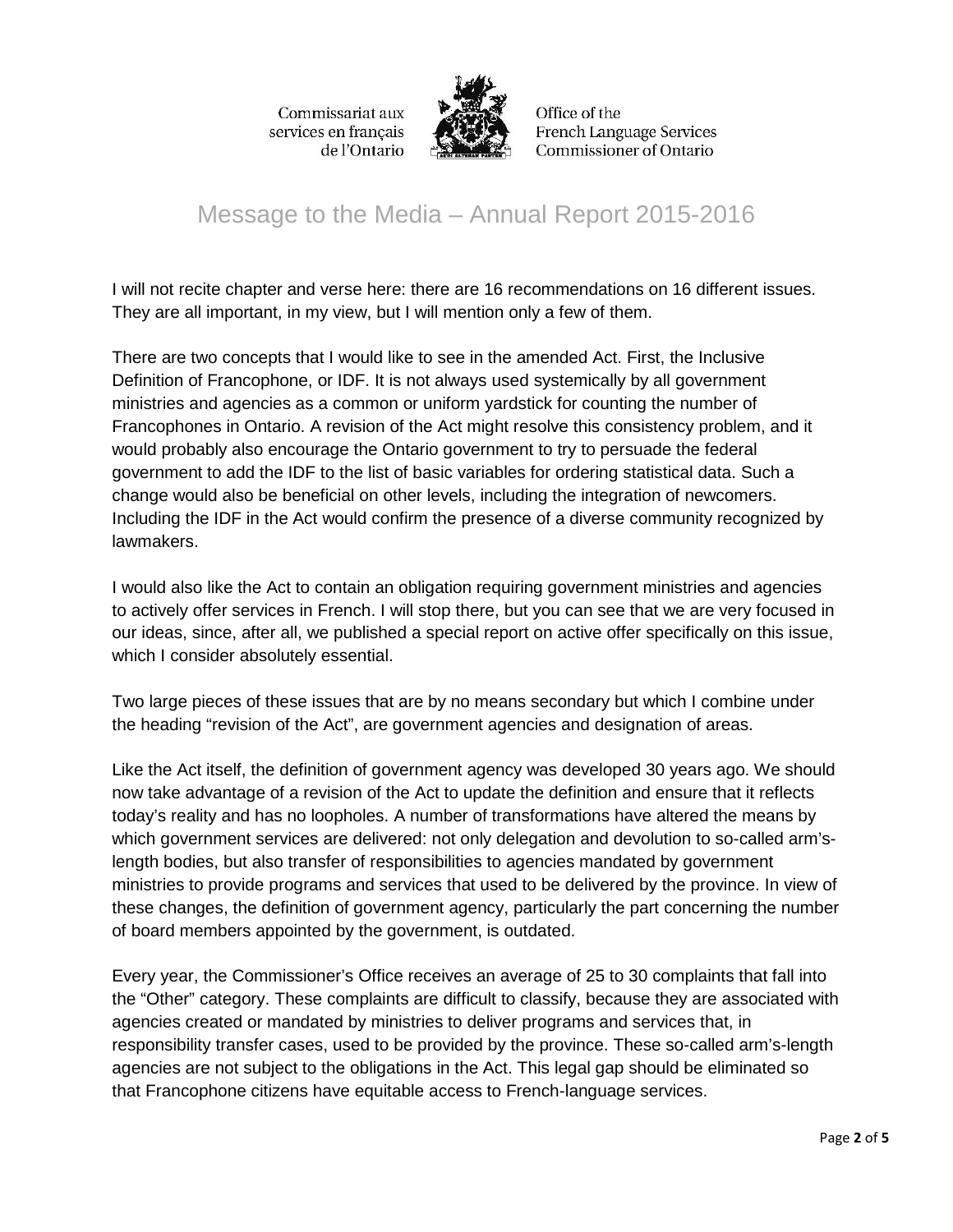

Office of the **French Language Services Commissioner of Ontario** 

## Message to the Media – Annual Report 2015-2016

Essentially, my opinion is that Ontario taxpayers' money has to be watched regardless of whether the majority of the board of directors is appointed by the government.

In addition, the area designation process needs to be revised. There are currently 25 designated areas, and the Markham area will be the 26<sup>th</sup> when it is designated in 2018. Yet, despite repeated requests, the Francophone residents of the Oshawa area are still waiting their turn. As are residents of the Niagara area. And the same goes for Kitchener-Waterloo. Even though 85% of Franco-Ontarians live in designated areas, you have to wonder whether such areas are still relevant today, in this era of technological change.

We can now go online to renew our driver's licence, register the birth of a child, complete a student loan application, and so on.

Yet I feel that online services, though often very convenient, distance the government from the public. French-language services in an office, in person, are absolutely essential and appropriate today for all members of vulnerable groups.

The simplest solution for all users would be to emulate New Brunswick and have just one designated area instead of 26. Then we could finally stop playing the game of determining whether we are in a designated area or not by looking at the road signs put up by the Ministry of Transportation!

In any case, interactions between the government and citizens are increasingly taking place via electronic media and social media. Provincial ministries and agencies are using the Web, blogs, Facebook, Twitter and so on to get their message out quickly. Yet social media are also a form of direct communication with citizens. That being the case, I repeat that all communications from ministries and agencies should be initiated in both languages. I have made this a recommendation. As for politicians themselves, if they use social media to disseminate information whose message is of a governmental nature, it is important to make such messages accessible in both languages.

I cannot talk about the recommendations in this report without mentioning those affecting the roles of the Minister Responsible for Francophone Affairs, the French-language services coordinators as well as mine.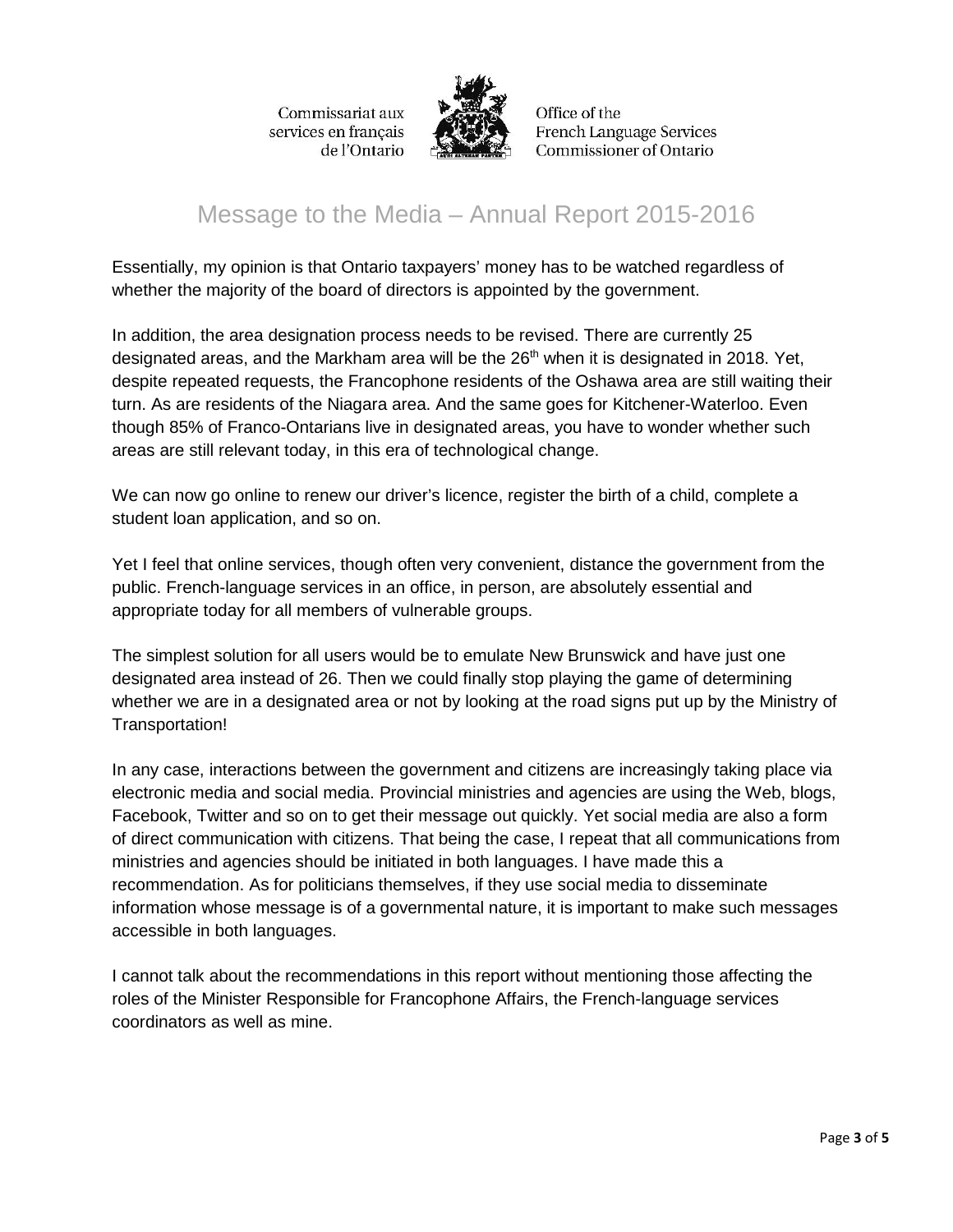

Office of the **French Language Services** Commissioner of Ontario

# Message to the Media – Annual Report 2015-2016

With regard to the Minister, I recommend that the amended Act enhance her promotional mandate.

The coordinators' role needs to be more clearly defined so that they have an influential and strategic role in the design and development of any program or service that a government ministry or agency wants to initiate. They need to be able to do their work more at the beginning of the process with Francophone communities and within their government ministries and agencies.

Lastly, with respect to my own role, I request that the government respond to my special, followup, investigation or annual reports within 90 days of their publication.

All of this – believe it or not – was part of my first recommendation!

I will now turn to my second and third recommendations.

The second recommendation consists of one sentence and concerns the timeline for the extensive revision project described in the report. I recommend that the Minister Responsible for Francophone Affairs initiate the process of revising the *French Language Services Act* during the current session of parliament, no later than the fall of 2016, as part of the Act's  $30<sup>th</sup>$ anniversary.

The third recommendation is absolutely critical, in my view. I urge the Minister to launch, without delay, a mechanism for consulting the residents of Ontario, particularly the Francophone community, as a first step in the process of revising the Act.

Nevertheless, the annual report has other content besides arguments for the revision of the *French Language Services Act*. I will provide an overview of these other sections.

Since the establishment of the Commissioner's Office, receiving complaints from the public concerning the provision of French-language services by the provincial government has been the core of its mission. As you can see in the annual report, we handled 229 complaints this year.